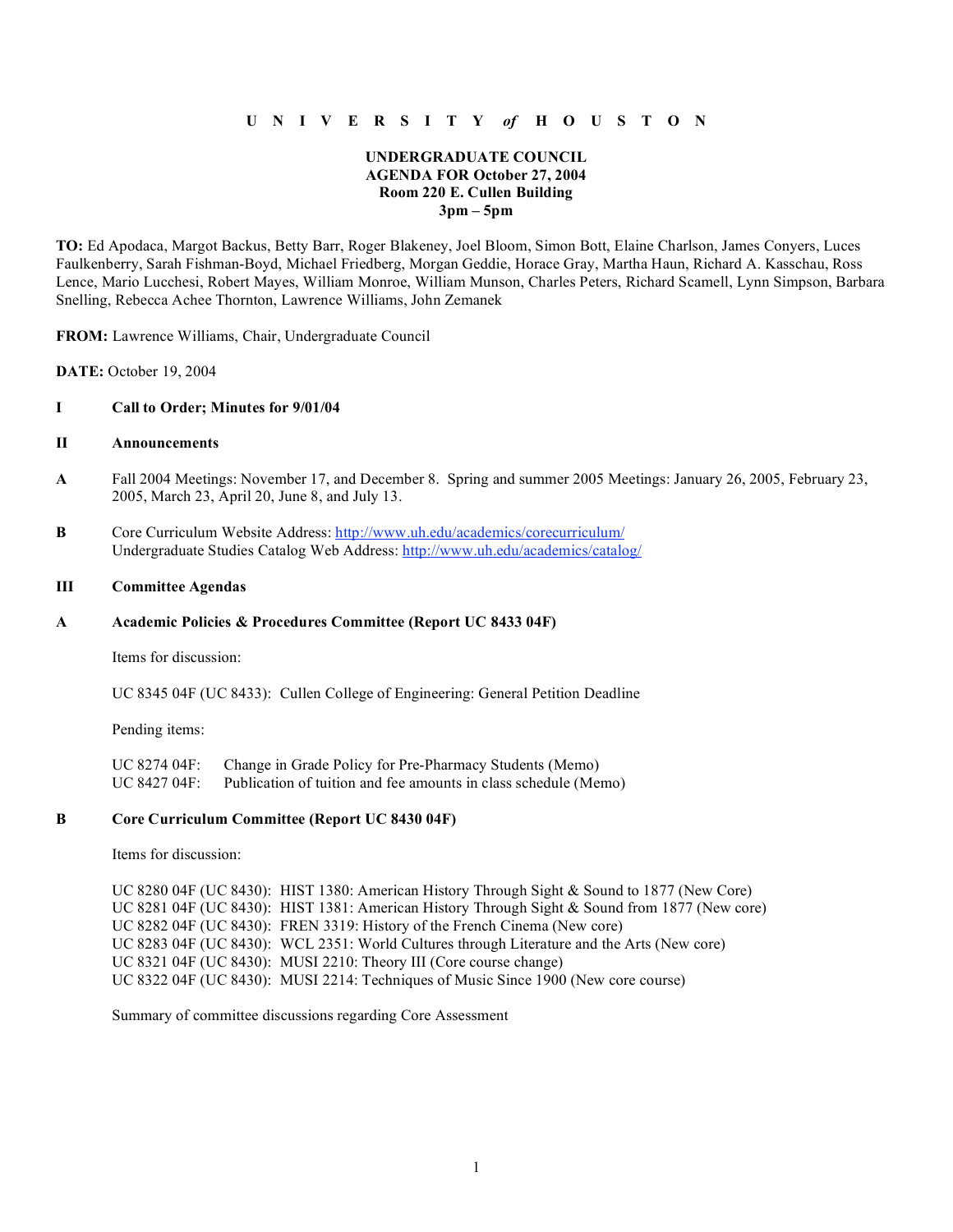## **C Degree Programs Committee (Reports: UC 8431 04F and UC 8432 04F)**

Items for discussion:

```
UC 7824 03F (UC 8169): Theatre Undergraduate Catalog Changes (Memo)
UC 8272 04F (UC 8431): INTB 3352: The Politics of Globalization (New course)
UC 8273 04F (UC 8431): INTB 3353: The Economics of Globalization (New course)
UC 8284 04F (UC 8431): AMER 3390: American Cultural Internship (New course)
UC 8285 04F (UC 8431): AMER 3398: Special Problems (New course)
UC 8286 04F (UC 8431): ANTH 4330: Applied Anthropology (Course change)
UC 8287 04F (UC 8431): ECON 4375: Market Regulations (New course)
UC 8288 04F (UC 8431): ILAS 4394: Selected Topics - Collaboration in the Arts (New course)
UC 8289 04F (UC 8431): SOC 3382: Sociology of Drug Use and Recovery (New course)
UC 8290 04F (UC 8431): SPAN 3342: Cross-Cultural Business Contexts: U.S./Latin America (Course change)
UC 8291 04F (UC 8432): ART 1320: 3D Design Principles and Theory I (Course change)
UC 8292 04F (UC 8432): ART 3315: Monoprint/Monotype Printmaking (New course)
UC 8293 04F (UC 8432): ART 3316: Relief Printmaking (New course)
UC 8294 04F (UC 8432): ART 3317: Photo-based Printmaking (New course)
UC 8295 04F (UC 8432): ART 3320: 3D Design Principles and Theory II (Course change)
UC 8296 04F (UC 8432): ART 3321: Perspective Drawing for Designers (Course change)
UC 8297 04F (UC 8432): ART 3322: Design Technology (New course)
UC 8298 04F (UC 8432): ART 3324: Interior Design (Course change)
UC 8299 04F (UC 8432): ART 3328: Rendering and Sketching for Designers (Course change)
UC 8300 04F (UC 8432): ART 3330: Intermediate Graphic Communication (Course change)
UC 8301 04F (UC 8432): ART 3334: Drawing for Graphic Communication (Course change)
UC 8302 04F (UC 8432): ART 4327: Design Development, Drawing Specifications (Course change)
UC 8303 04F (UC 8432): ARTH 4385: Senior Seminar in Art History (Course change)
UC 8304 04F (UC 8432): ARTH 3399: Senior Honors Thesis (New course)
UC 8305 04F (UC 8432): ARTH 4399: Senior Honors Thesis (New course)
UC 8306 04F (UC 8431): MUSI 1170: Aural Skills I (Course change)
UC 8307 04F (UC 8431): MUSI 1171: Aural Skills II (Course change)
UC 8308 04F (UC 8431): MUSI 1310: Theory I (Course change)
UC 8309 04F (UC 8431): MUSI 1311: Theory II (Course change)
UC 8310 04F (UC 8431): MUSI 2170: Aural Skills III (Course change)
UC 8311 04F (UC 8431): MUSI 2171: Aural Skills IV (Course change)
UC 8312 04F (UC 8431): MUSI 3215: Introduction to Large Forms (New course)
UC 8313 04F (UC 8431): MUSI 3216: Analysis (Course change)
UC 8314 04F (UC 8431): MUSI 4212: Instrumentation and Arranging (Course change)
UC 8315 04F (UC 8431): MUSI 4301: Modal Counterpoint (Course change)
UC 8316 04F (UC 8431): MUSI 4302: 18th - Century Counterpoint (Course change)
UC 8317 04F (UC 8431): MUSI 4303: Style Analysis (Course change)
UC 8318 04F (UC 8431): MUSI 4304: Chromatic Harmony (Course change)
UC 8319 04F (UC 8431): MUSI 4312: Orchestration (Course change)
UC 8320 04F (UC 8431): Moores School of Music - Degree Change Requests
UC 8323 04F (UC 8432): ARCH 4344: Architectural Programming & Building Regulations (New course)
UC 8324 04F (UC 8432): ARCH 4373: Urban Environment (New course)
UC 8325 04F (UC 8432): ARCH 4500: Architecture Design Studio VII (Course change)
UC 8326 04F (UC 8432): ARCH 5500: Architecture Design Studio IX (Course change)
UC 8327 04F (UC 8432): ARCH 5501: Architecture Design Studio X (Course change)
UC 8328 04F (UC 8431): DISC 4379: Business Systems Consulting (Course change)
UC 8329 04F (UC 8431): INTB 3350: Introduction to International Business (New course)
UC 8330 04F (UC 8431): MARK 4366: Business-to-Business Marketing (New course)
UC 8331 04F (UC 8431): MARK 4390: Marketing for Non-Profit Organizations (New course)
UC 8332 04F (UC 8431): KIN 1103: Gymnastics & Rhythmic Skills (Course change)
UC 8333 04F (UC 8431): PEB 1102: Indoor Cycling (New course)
UC 8334 04F (UC 8431): PEB 1103: Tai Chi (New course)
```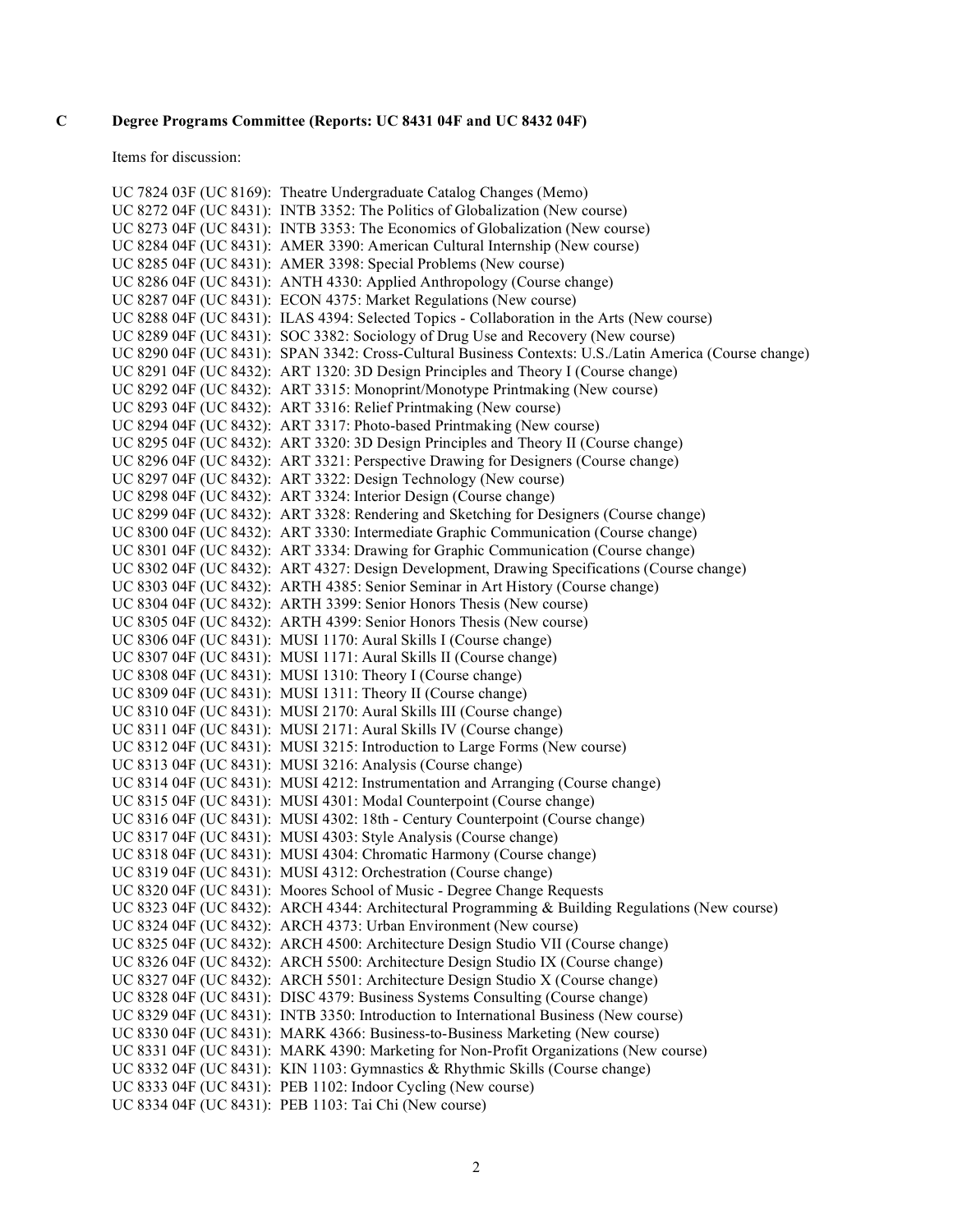UC 8335 04F (UC 8431): PEB 1106: Manoyoga (New course) UC 8336 04F (UC 8431): PEB 1107: Hatha Yoga (New course) UC 8337 04F (UC 8431): PEB 1108: Ultimate Frisbee (New course) UC 8338 04F (UC 8431): PEB 1109: Urban Movement Experience (New course) UC 8339 04F (UC 8431): CHEM 3331: Fundamentals of Organic Chemistry I (Course change) UC 8340 04F (UC 8431): CHEM 3332: Fundamentals of Organic Chemistry 2 (Course change) UC 8341 04F (UC 8431): CHEM 3221: Fundamentals of Organic Chemistry Laboratory I (Course chg) UC 8342 04F (UC 8431): CHEM 3221: Fundamentals of Organic Chemistry Laboratory 2 (Course chg) UC 8343 04F (UC 8431): IDNS 5310: Scientific Writing (New course) UC 8378 04F (UC 8432): Construction Management New Degree Plan - Final Version (Memo) UC 8379 04F (UC 8432): CNST 1330: Graphics I (Course change) UC 8380 04F (UC 8432): CNST 2341: Construction Documents (Course change) UC 8381 04F (UC 8432): CNST 2361: Construction Management I (Course change) UC 8382 04F (UC 8432): CNST 2365: Site Development (Course change) UC 8383 04F (UC 8432): CNST 3301: Construction Equipment & Methods (New course) UC 8384 04F (UC 8432): CNST 3321: Mechanical and Electrical Systems (Course change) UC 8385 04F (UC 8432): CNST 3331: Construction Planning & Scheduling (Course change) UC 8386 04F (UC 8432): CNST 3402: Legal Aspects of Construction (Course change) UC 8387 04F (UC 8432): CNST 4305: Construction Safety Management (Course change) UC 8388 04F (UC 8432): CNST 4312: Construction Finance Management (Course change) UC 8389 04F (UC 8432): CNST 4331: Construction Management II (New course) UC 8390 04F (UC 8432): CNST 4351: Construction Estimating (Course change) UC 8391 04F (UC 8432): Changes to Computer Engineering Technology Degree Plan (Memo)

Pending items:

| UC 8344 04F: | Changes to Requirements for the Bachelor of Science in Engineering     |
|--------------|------------------------------------------------------------------------|
| UC 8346 04F: | Engineering Unspecified Majors: New UH Catalog Rule                    |
| UC 8347 04F: | ENGI 1100: Introduction to Engineering (Course change)                 |
| UC 8348 04F: | Cullen College of Engineering: Policy Change (Memo)                    |
| UC 8349 04F: | Changes to fall 2005 catalog: GPA criterion                            |
| UC 8350 04F: | CHEE 5390: Energy and the Environment (New course)                     |
| UC 8351 04F: | CIVE 2330: Mechanics I (Statics) (Course change)                       |
| UC 8352 04F: | CIVE 2332: Mechanics of Deformable Solids (Course change)              |
| UC 8353 04F: | BIOE 3399: Senior Honors Thesis (New course)                           |
| UC 8354 04F: | BIOE 4399: Senior Honors Thesis (New course)                           |
| UC 8355 04F: | BIOE 2197: Selected Topics (New course)                                |
| UC 8356 04F: | BIOE 2297: Selected Topics (New course)                                |
| UC 8357 04F: | BIOE 2397: Selected Topics (New course)                                |
| UC 8358 04F: | BIOE 2497: Selected Topics (New course)                                |
| UC 8359 04F: | BIOE 3197: Selected Topics (New course)                                |
| UC 8360 04F: | BIOE 3297: Selected Topics (New course)                                |
| UC 8361 04F: | BIOE 3397: Selected Topics (New course)                                |
| UC 8362 04F: | BIOE 3497: Selected Topics (New course)                                |
| UC 8363 04F: | BIOE 4197: Selected Topics (New course)                                |
| UC 8364 04F: | BIOE 4297: Selected Topics (New course)                                |
| UC 8365 04F: | BIOE 4397: Selected Topics (New course)                                |
| UC 8366 04F: | BIOE 4497: Selected Topics (New course)                                |
| UC 8367 04F: | BIOE 5397: Selected Topics (New course)                                |
| UC 8368 04F: | BIOE 5198: Special Problems (New course)                               |
| UC 8369 04F: | BIOE 5298: Special Problems (New course)                               |
| UC 8370 04F: | BIOE 5398: Special Problems (New course)                               |
| UC 8371 04F: | BIOE 5498: Special Problems (New course)                               |
| UC 8373 04F: | MECE 2361: Mechanical Design I: Analysis and Synthesis (Course change) |
| UC 8374 04F: | MECE 3245: Materials Science (New course)                              |
| UC 8375 04F: | MECE 3345: Materials Science (New course)                              |